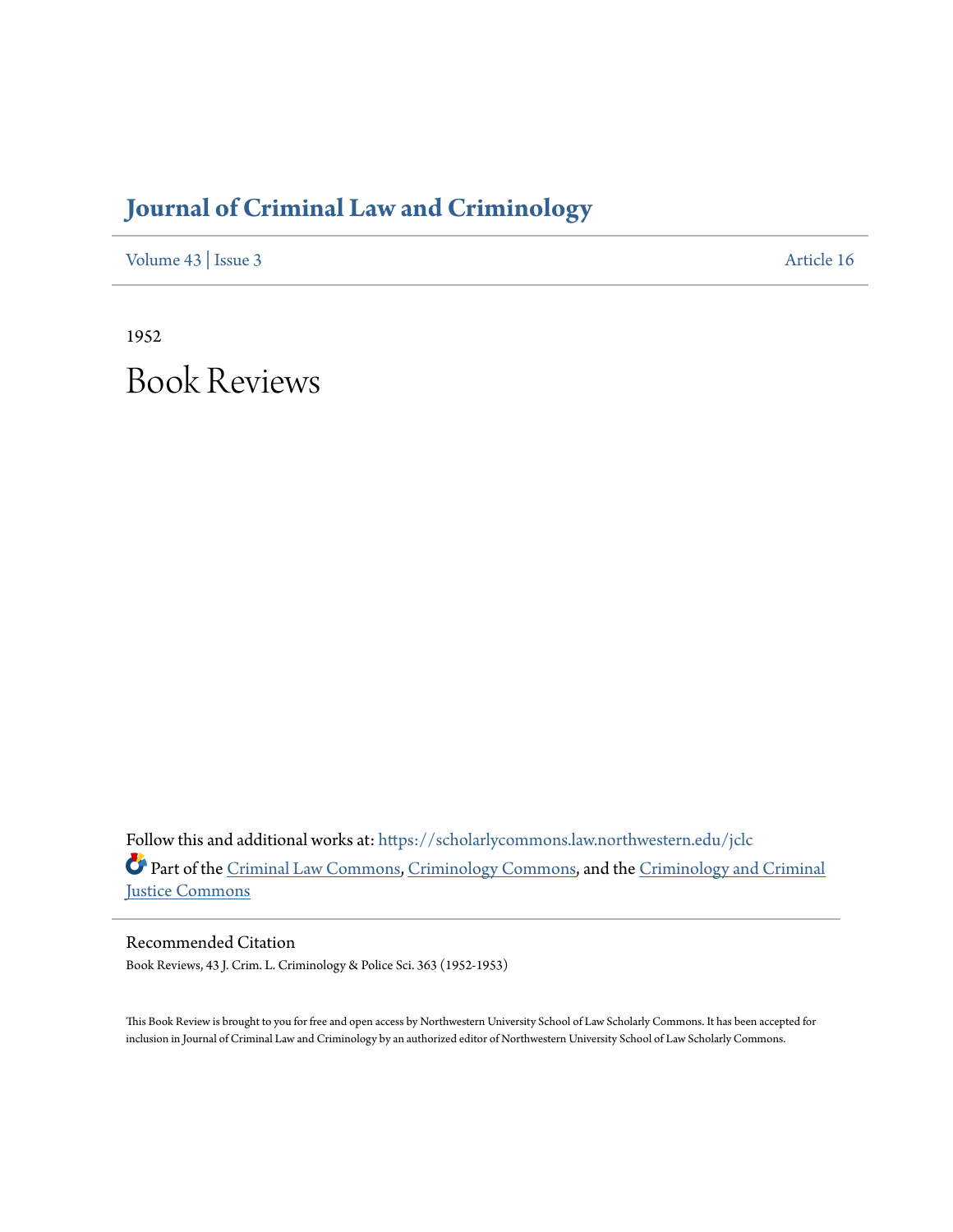**JUSTICE AcCORDING** To LAW. By *Roscoe Pound.* Yale University Press, New Haven, **1951. Pp.** 98. \$2.50.

In this *multum in parvo* volume Dean Pound adumbrates on the honorific and various meanings given to Justice and Law since the beginning of civilized thought. He expounds on the various theories of justice: justice is an individual virtue, a moral idea, a regime of social control, the end or purpose of social control and so of law, and the ideal relation among men which we seek to promote and maintain in civilized society and toward which we direct social control and law. He finds a source of the difficulty for the numerous meanings given to such terms as Justice, Rights, Law and Morals in the poverty of words. However, since general terms are unavoidably ambiguous and are subject to individual interpretation, a plurality of words denoting abstract concepts would, in the opinion of this reviewer, produce neither specificity nor universal meaning.

Dean Pound considers Radbruch's definition of justice best, that is, "the ideal relation among men."' Law, therefore, is the highly specialized form of social control for effectuating and maintaining an ideal relation among men. He recognizes that our legal institutions function in the absence of agreement among the philosophers as to *the* theory of values or *the* definition of justice. He contends that "Experience developed **by** reason and reason tested **by** experience have taught us how to go far toward achieving a practical task of enabling men to live together in politically organized communities in civilized society with the guidance of a working idea even if that working idea is not metaphysically or logically or ethically convincingly ideal."<sup>2</sup>

Thus, to Dean Pound the law attempts "to adjust relations and order conduct so as to give the most effect to the whole scheme of expectations of men in civilized society with a minimum of friction and waste. **" <sup>3</sup>**At best, this has meant the working out of imperfect compromises between conflicting forces. Yet, **by** a process of social engineering, he presumes that we may come near "to systematic adjustments and reasoned orderings according to an authoritative technique.' **'4**

Dean Pound's second lecture is given to the question, What is Law? Initially, he concerns himself with the need for law and social control. He explains that in a highly industrialized society adjudication cannot function adequately except in accordance with authoritative, determinative patterns through an authoritative technique of formulating from them the bases of decision. It is the distinction between the authoritative guides to decision in the adjudicatory process and the subjection of the will of one man to the arbitrary will of another which differentiates the administration of justice in the democracies and in the totalitarian states.

He notes three factors as having made the question, what is law, difficult. One, the need of balance between rule and discretion. Two, the several points of view from which law in the lawyer's sense of a body of authoritative precepts may be observed. Each presents a different approach and view. Third, law has taken on three distinct meanings.

He then considers the standpoints from which law in the sense of a body of authoritative precepts may be observed. Law is viewed differently by the lawmaker, the individual subject to the precept, the judge and the legal advisor. The lawmaker sees it as items of desired conduct. The individual

**<sup>1.</sup>** Pound, Justice According to **Law (1951) 19.**

<sup>2.</sup> *Id.* at **29.**

*<sup>3.</sup> Ibid.*

*<sup>4.</sup> Id.* **at 30.**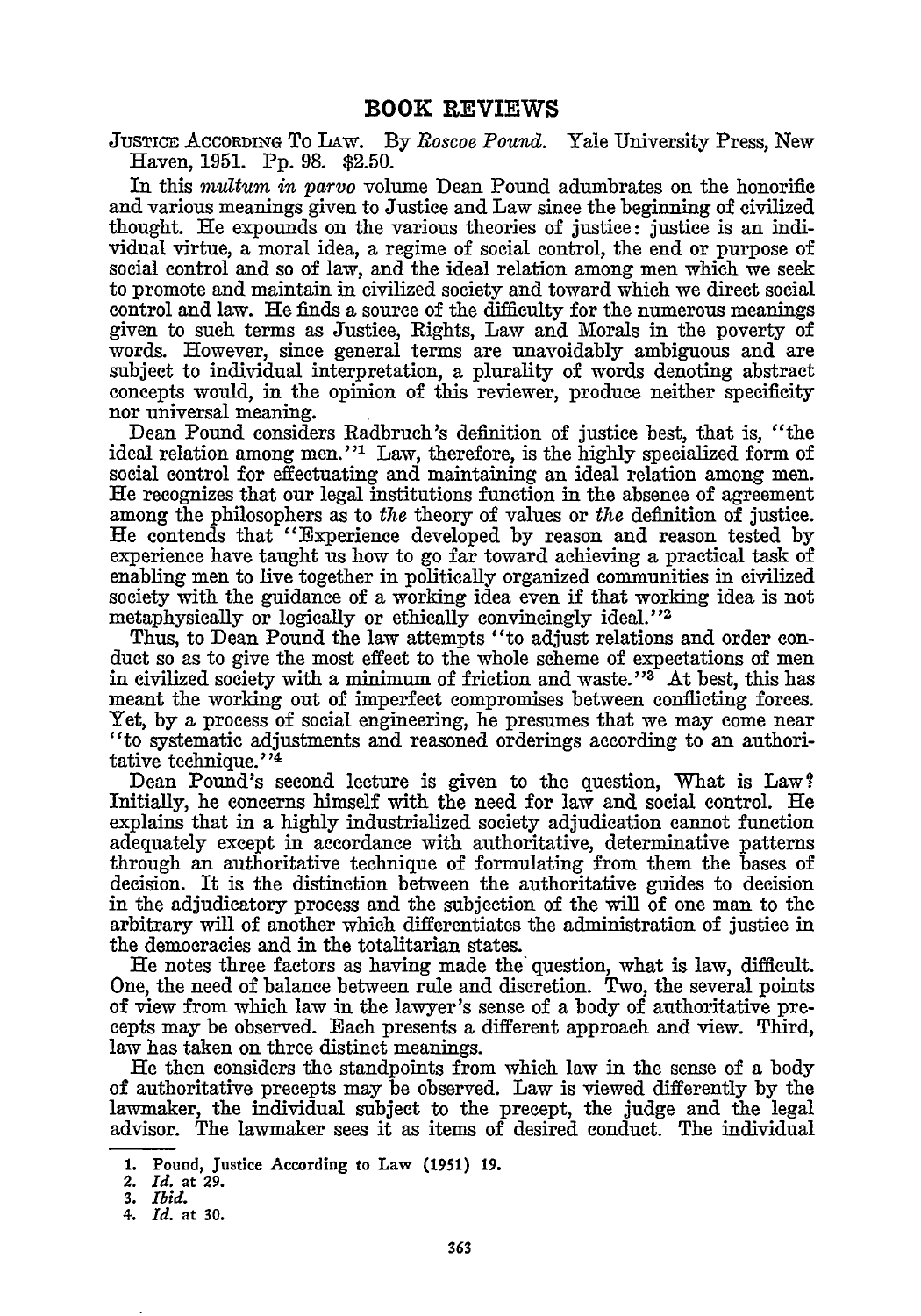subject to the precept thinks of law as a rule of conduct. The judge views it as a guide to or pattern of decision. Finally, the attorney conceives of the legal precept as a basis of prediction. To Dean Pound these different views can be unified from the standpoint of the judge, since judges, in his opinion, for the most part render their decisions in accordance with established precepts. This provides a basis for the integration of standpoints.

To the judges who have a background in the common law, Dean Pound contends "the main body of its precepts speak alike no matter what their individual social or economic backgrounds or temperament."<sup>5</sup> He sees an exaggeration of the subjective, arbitrary element in the judicial process as described by the realists. Experience has indicated that judges can by striking to perform that which the law expects of them and aiming at the ideal of objective decision come sufficiently near to it for practically all purposes even though theoretical perfection is not attained. He sees uncertainty of any consequence appearing where the rule of reasonableness is applied for there the tradition is unsettled and opaque. Also in the absence of clear objectives the wide range for the interpretation of legislation gives support to realistic theory.

Further, Dean Pound interlards that the school of realism is a "menace"a viewpoint not shared by this reviewer-since the theory is negativistic. The realists opine that in practice we do not attain any high measure of objectivity and any attempt to achieve it would be mere pretense. So why try for standardization or consistency is Dean Pound's interpretation of their attitude.

This criticism appears to be overly severe for in practice some realists have shown increasing interest in the improvement of the law and the administration of justice. It suffices to mention only two leaders in this connectionand this by no means exhausts the list-Professor Llewellyn's outstanding work on the Uniform Commercial Code and the significant research in the conflict of laws and in comparative law under Professor Yntema's direction at the University of Michigan.

The purpose here is not to present a defense of the school of American legal realism (if that were really necessary) **;** yet, in passing, mention should be made of its significant juristic contributions. Realism has removed the illusory, filmy veil of certainty from judicial law, thus exposing her imperfections to the critical gaze of the expert. It has helped us in our attempts to bridge the distance between formalism and ethical and social values and between illusion and reality. Its functionalism has been an impetus for the rational, scientific projection of the law.

Dean Pound presents three meanings of law: (1) the legal order, (2) the body of authoritative guides to or patterns of judicial and administrative decision, and (3) the judicial and the administrative process.6 The legal order relates to "the regime of adjusting relations and ordering conduct by the systematic and orderly application of the force of a politically organized society.'' The second meaning is that which the lawyer generally gives to the term "law." It, in this sense, comprises precepts, technique and ideals. The third meaning has been described by Mr. Justice Cardozo as "the judicial process. **"** Dean Pound contends that if the ideas identified by the three meanings

are to find unity it will be by the concept of social control. He conceives of

*<sup>5.</sup> Id.* **at 37.**

*<sup>6.</sup> Id.* **at 48.**

*<sup>7.</sup> Ibid.*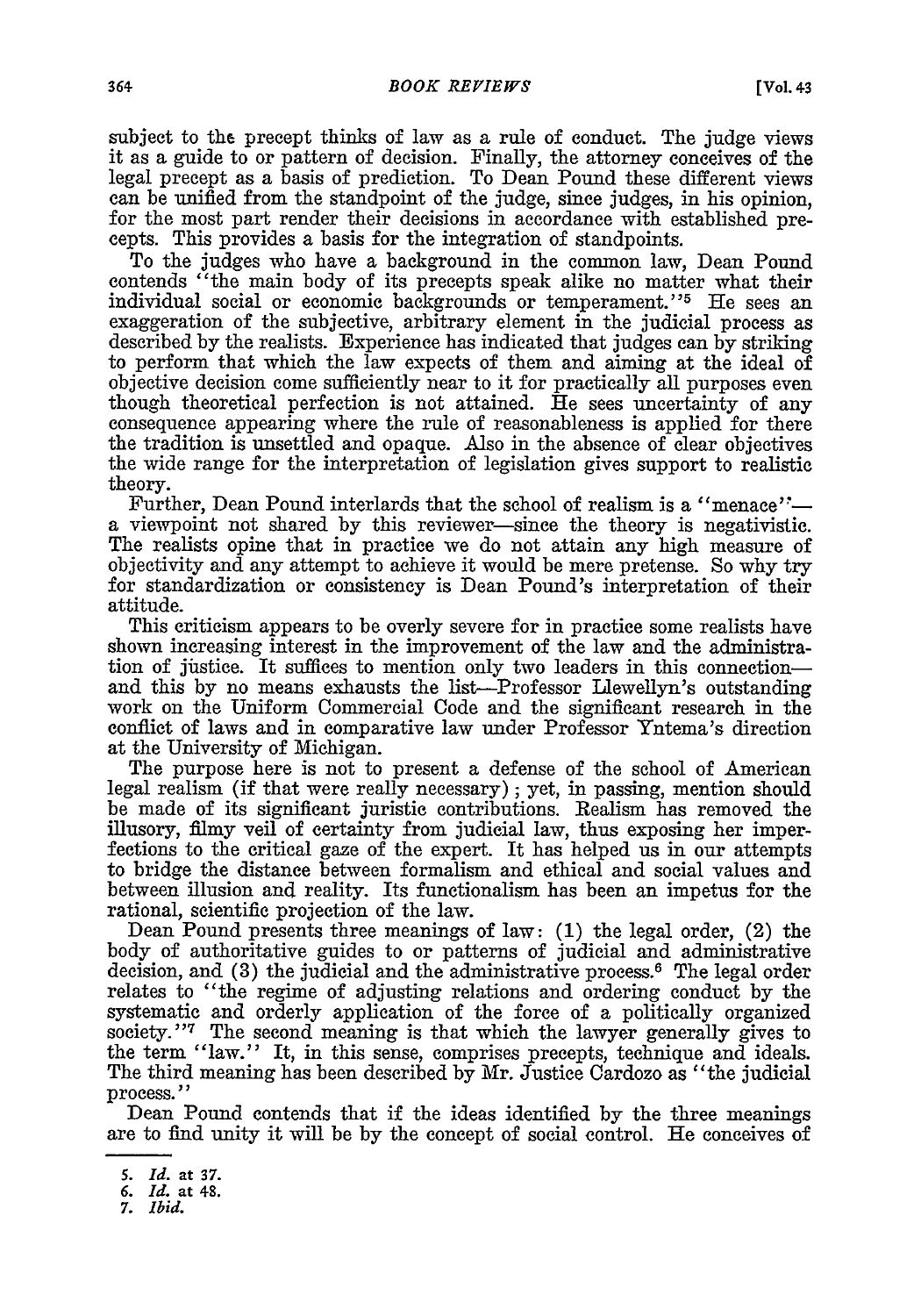*"a* regime which is a highly specialized form of social control, carried on in accordance with a body of authoritative precepts, applied in a judicial and in an administrative process."<sup>8</sup> Here we have the core of his legal philosophy.

His third and final chapter relates to judicial justice. In treating of the separation of powers, his initial concern is with the media for the administration of justice. However, he limits his consideration to the adjudicatory process and more specifically to judicial law. He conceives of adjudicatory justice as the birthright of the judiciary and identifies the adjudicatory functions of legislatures as evils, exhibiting the bad features of justice without law. This is so, for legislative justice is uncertain, unequal and capricious. It submits more readily to personal solicitation, lobbying and corruption. It is highly susceptible to the influence of passion and prejudice. And finally, legislative justice is molded by party politics, partisanship and "deals."

He also finds little advantage in the claim that legislative bodies are more responsive to the popular will than the judiciary, since the former are too ready to abdicate individual reason and critical scrutiny for suggestion and impulse. Further, the administration of justice by large legislative bodies is cumbersome and costly. Such he claims has been the adverse experience of legislative justice which reinforces modern constitutional theories, those of Aristotle and sixteenth and seventeenth century thought.

One can find little disagreement with this fundamental political theory. It is regretted, however, that both Dean Pound and the realists have confined their jural studies to judicial law.<sup>9</sup> In this book Dean Pound limits his legislative consideration to the adjudicatory functions. Since law-making by the legislatures involves a wide range of policy-formulation, it must not be ignored by the jurists if they are to give to the law its fullest meaning and clearest direction.

Dean Pound observes that the practice of referring and settling differences by litigation resulted in a breakdown of administration in the United States during the last quarter of the nineteenth century. He concludes that the development and expansion of the administrative process was due in part to this immobility of the judiciary. However, it appears that the activation of the executive was in response to social exigencies and the changing demands of the people-wants which the courts could not satisfy-and that the administrative paralysis of the judiciary was an effect rather than the cause for the new emphasis. Dean Pound's writings leave unrecognized the fact that the administrative process is not solely concerned with the adversary proceeding but deals also with the more encompassing matters of administrative legislation-matters which bear a constant relation between one particularity (i.e. public utilities) and a branch of the public.10

Dean Pound strongly advocates the keeping of the judicial power in the judiciary and the lawmaking functions in the legislature. While not arguing against administrative agencies per se, he is convinced that the executive has over-extended itself to include functions which under the separation of powers theory belong with the other branches of the government. He, therefore, favors effective judicial scrutiny of administrative action to keep the agencies within their statutory bounds, to see that the law is rightly interpreted and

**<sup>8.</sup>** *Id.* at 49, **50.**

**<sup>9.</sup> Professor Julius Cohen has carefully presented this thesis, noting that courts are not ". . . the only conduits through which the force of government is carried to the individual..** . **."** *Towards Realism in Legisprudence,* **59 YALE L. J. 886, 888 (1950).**

**<sup>10.</sup>** This emphasis **appears in** the administrative writings **of Mr.** Justice Frankfurter. It **is also noted by REUSCHLEIN, JURiSPRUDENcE-ITs AMERICAN** PROPHETS **295 (1951).**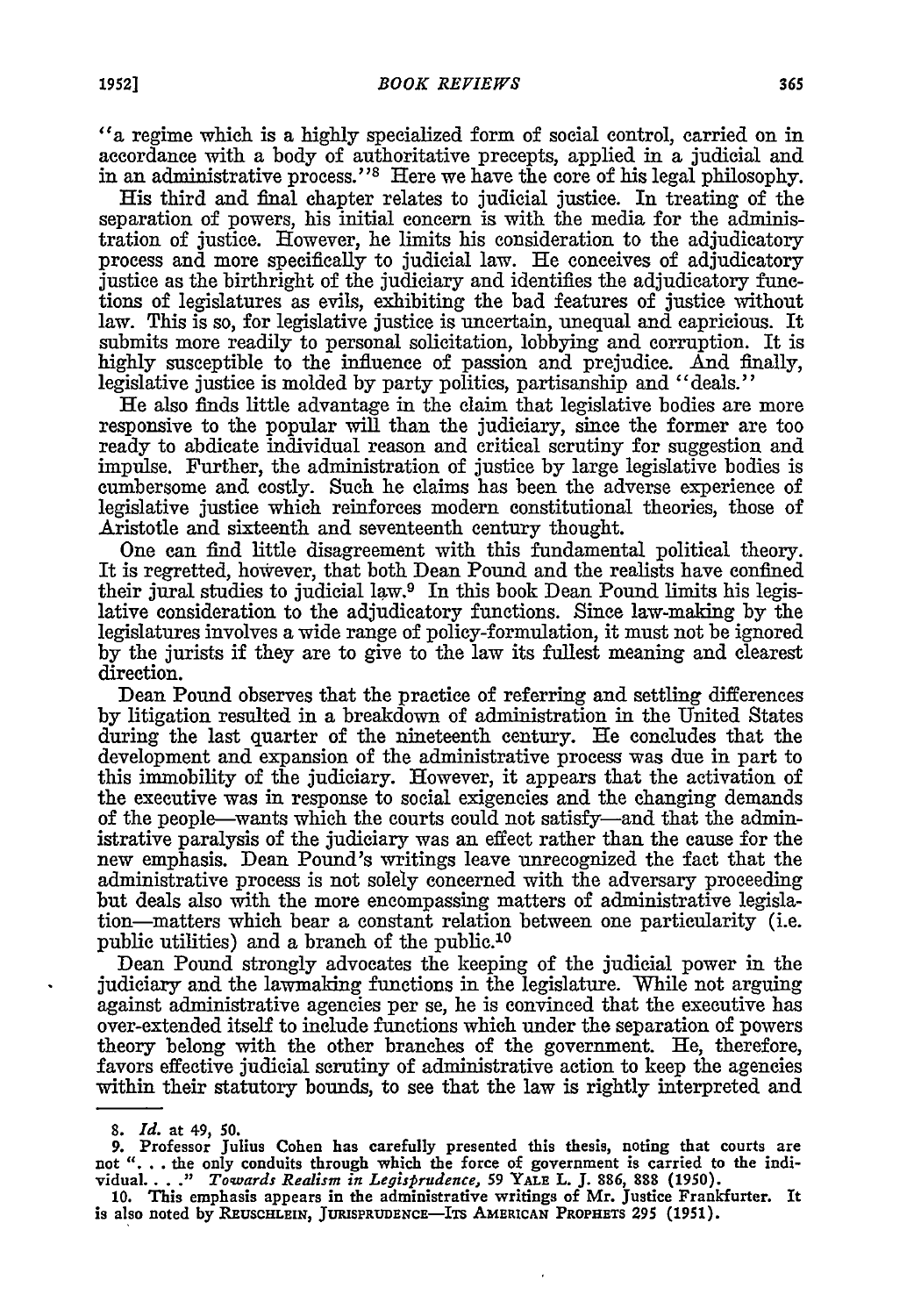applied by them, to invoke the proper execution of standards and to cheek the conformance of their actions to due process of law.

He sees a difference between administrative and judicial adjudication since the latter has numerous and effective checks upon arbitrary and biased actions as contrasted with what he maintains is an absence of adequate review of administrative activities. Dean Pound interlards certain advantages of judicial justice. First, as to both "law-declaring" and "law-deciding," it contains the most effective features of certainty and of flexibility. Second, the judiciary is subject to checks which are almost always inoperative against the legislators and executive officials. Third, judges generally "uphold the law against excitement and clamor."<sup>11</sup>

He observes that the Anglo-American legal system is basically judicial, as the Continental method is essentially administrative. Yet, he is unwilling to accept this characteristic of the American system when administrative agencies assume judicial manifestations. The extension of judicial practices to administrative agencies must be viewed as a form of judicial specialization which is consistent with American judicial tradition.

In the opinion of this reviewer, Dean Pound's attitude reveals a manifest failure to judge objectively and appreciate fully the social drives which influenced the development of our government. His reasoning is bridled by a strong devotion to the judicial process. Hence, by applying a *de minimis* rule to judicial discordancies, he avoids those observations as to the inability or the laxity of the courts to develop and follow a plan of systematic principles. Such scrutiny is essential if insight is to be gained from judicial vagaries and impetus is to be given to institutional and legal revaluation.

The Ohio State University **ERVIN H. POLLACK** College of Law

THE HoMosExuAL IN AmERICA. A SUBJECTIVE APPROACH. By *Donald Webster Cory.* Introduction by Albert Ellis, Ph.D. Greenberg: Publisher. New York. 1951. 306 pages. Cloth. Price \$4.00.

This study of an important problem is offered by an author who frankly reveals his point of view, stating at the outset that he himself is a homosexual. There is much to be said for this frankness, in contrast to the disguised homosexual life-appraisals reflected indirectly through many well-known works of fiction.

What this author presents to the reader comes accurately labelled, not in the confusing ambiguity of Walt Whitman's lusty camaraderie with its boastful overtones imputing super-virility to friends who sleep in each other's arms. We are not misled about the subject under discussion as we are, for instance, in Proust's almost endless cynical wailing about the tormenting infidelities of the figure presented in fiction as his girl-friend, but who, apparently, turns out to be a man-servant so disguised. Since discussion has little point unless- the subject is revealed, Mr. Cory's frank revelation of his viewpoint is helpful.

His book impresses the reviewer as a sincere and serious attempt to deal with complex and tragic problems. A vivid picture is presented of the objective homosexual world, the *gay* bars, men dressing in evening gowns to please others who refer to them as "she" despite their shared sexual distaste for anyone who is actually "she." Mr. Cory accurately notes that these figures suggest not so much a woman as the caricature of a woman. Here is perhaps a clue to the deepest aspects of the entire problem; but the author does not

**<sup>11.</sup> POUND, op.** *cit.* **note 1, at 87-89.**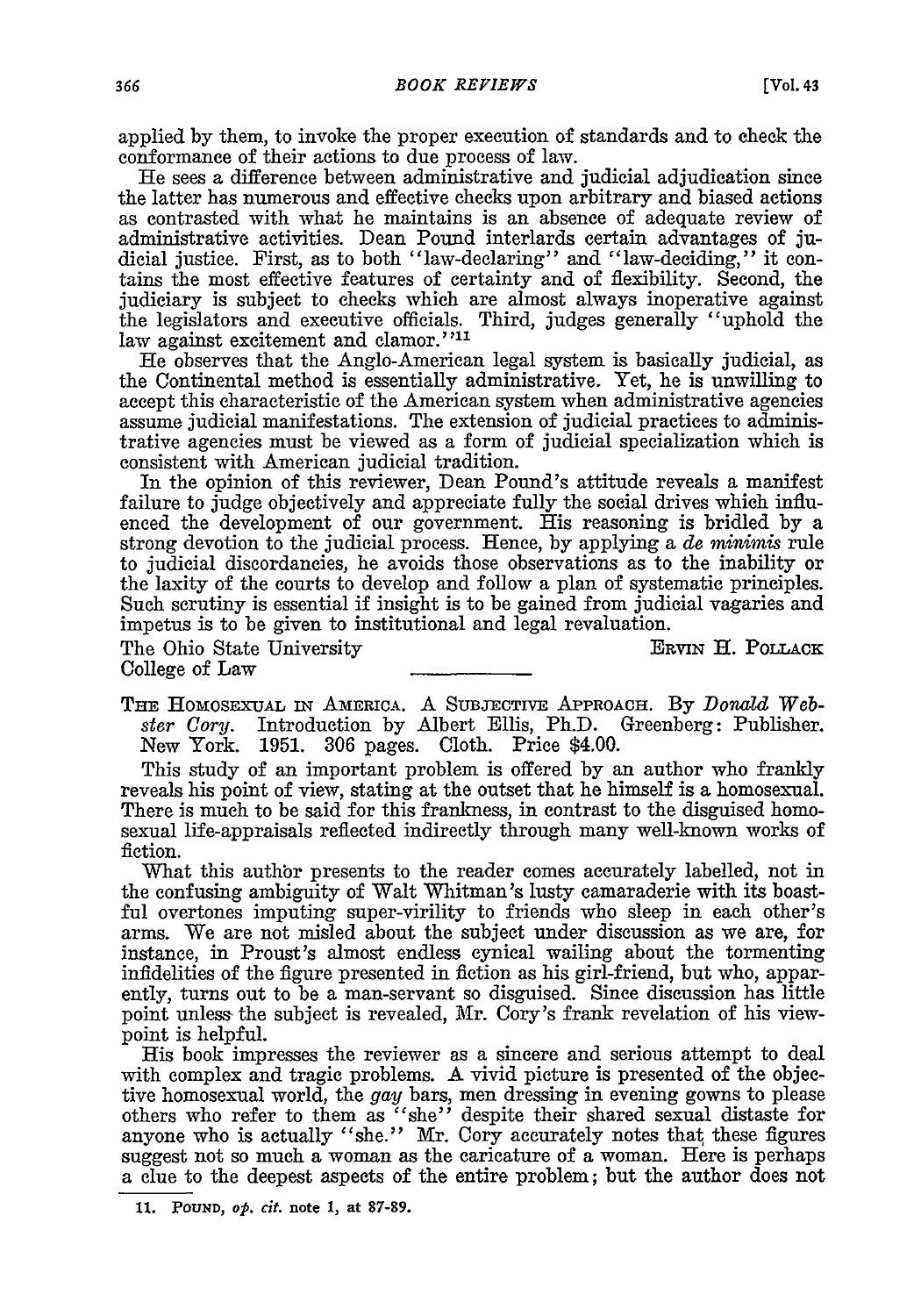follow it through. Possible causes of homosexuality and the results of treatment are discussed. Fundamentally the book is an appeal for understanding, a request for respect and acceptance, a criticism of the severe laws against sexual acts generally regarded as unnatural.

Mr. Cory is modest and tentative in speaking of causal factors. Here he is less prone than many psychiatric writers to accept as proof what is suggestive evidence at best and what is sometimes even less. He is pessimistic about the hope for genuine homosexuals being made genuinely heterosexual by psychotherapy, endocrine treatment or by any other means available today. The reviewer after many years of psychiatric practice has found no convincing evidence to the contrary and agrees with the author's opinion that it is neither kind nor wise for psychiatrists to be less than frank about this.

Like other articulate homosexuals, Mr. Cory attempts to show that their attitudes and practices are natural and their relations more or less equivalent to the mating of man and woman. On paper this argument can be maintained with considerable logic, but in life itself the promiscuity, ambivalence, carping or raging jealousies, and the inevitable frustration, indicate scarcely less emphatically than anatomy itself that the male is not biologically equipped to achieve real or happy mating with another male. Unlike Andre Gide, Rene Guyon, Edward Carpenter, John Addington Simmonds and other prominent apologists for homosexuality, Mr. Cory seems to recognize and admit much of the transiency and promiscuity so characteristic of homosexual relations. His book does not, however, indicate any recognition of those aspects or dimensions of human experience that distinguish the personal and real sexual love of man and woman from puerile heterosexual seduction in the spirit that has made many terms for sexual intercourse equally serviceable as synonyms for cheating and despising, and as terms of gross insult.

The book is interesting, well-written and vivid. In the reviewer's opinion it deals with its subject more accurately than some often cited as psychiatric studies. It deserves to be read by all physicians, jurists and social workers. It should be helpful to homosexuals of good will who are trying to make a happier and more acceptable adjustment, despite its attempt to attribute nearly all of the homosexual's difficulties to a hostile attitude of the majority and little or none to the intrinsic limitations and incongruities of his pathologic sexual aims.

Medical College of Georgia Text CLEACKLEY

**CONTEMPORARY** CORRECTION. *Paul W. Tappan* (Editor), McGraw-Hill, New York, 1951. Pp. XVII plus 434. \$5.50.

This symposium by 32 contributors in 26 chapters, among them some of most outstanding American authorities in penology, is designed "to cover the major aspects of contemporary correction." This it does in a comprehensive manner, dealing successively with overall administration and policy, types of correctional institution, specialized methods of treatment, and non-institutional treatment. The contributors include Henrietta Additon, Benedict S. Alper, Robert D. Barnes, Sanford Bates, James V. Bennett, F. Lovell Bixby, Dr. Ralph A. Brancale, Richard A. Chappell, Price Chenault, John B. Costello, John R. Ellingston, Frank T. Flynn, Dr. Justin **K.** Fuller, Glenn M. Kendall, George K. Killinger, Frederick C. Kuether, Clarence B. Litchfield, Frank Loveland, Edwin J. Lukas, Austin H. MacCormick, Lloyd W. Mc-Corkle, Richard A. McGee, Charles MeKendrick, Sherwood Norman, Morris Ploscowe, Kenneth L. M. Pray, Walter C. Reckless, Henry D. Sheldon, Paul W. Tappan, Will G. Turnbladh, Walter M. Wallack, and Roberts J. Wright.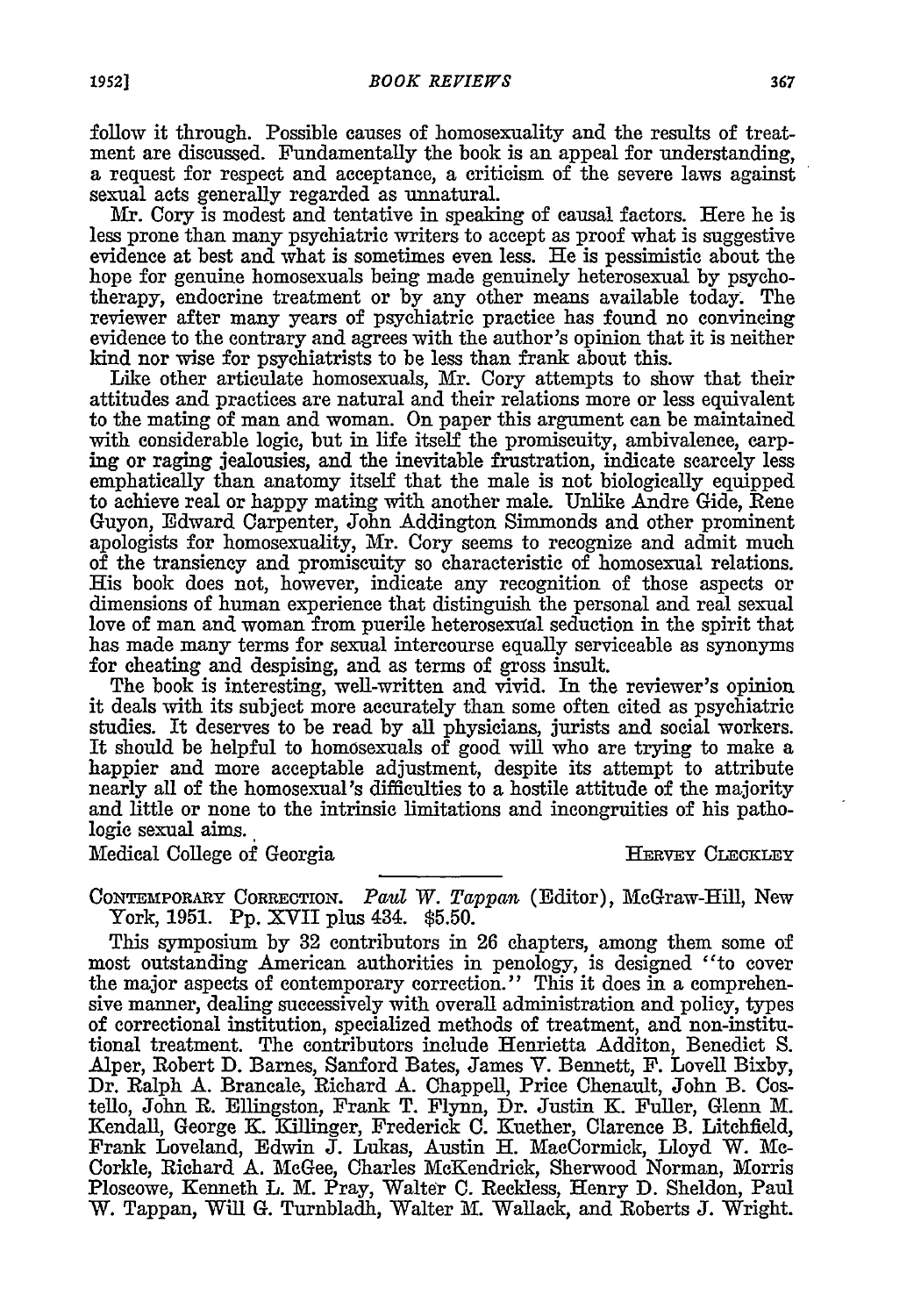The volume is well-edited in double column pages and contains a great mass of information. It is at the same time a succinct, condensed and well-written presentation of nearly every important aspect of contemporary American penology. Its emphasis is upon the administrative operation of correctional systems, and its papers deal consecutively and painstakingly with sequences and procedures involved in each aspect of correctional policy. They are conscientious statements by careful workers in the field.

Among the more interesting and valuable to the reviewer were Chapter 3, "Training of the Correctional Worker," by Walter C. Reckless, Professor of Social Administration, Ohio State University; Chapter 7, "Classification in the Prison System," by Frank Loveland, Assistant Director, Federal Bureau of Prisons; Chapter 9, "The Youth Authority Plan," by John R. Ellingston, Special Advisor, American Law Institute; Chapter X, "The Service Unit," by Walter M. Wallack, Warden, Wallkill Prison, New York; and Chapter XIV, "Group Therapy," by Lloyd W. McCorkle, Associate Warden of Trenton State Prison, New Jersey.

Ellingston's article, dealing primarily with the youthful offender, is filled with honest indignation over contemporary mishandling of the young delinquent, and offers some clues for further experimentation in penal practicesocial diagnosis at special reception centers; treatment utilizing constructive and useful objectives, with small groups in a non-punitive setting; replacement of low-grade, ill-paid custodial personnel by well-paid specialists in child care; careful screening of those admitted to the care of the Youth Authority to permit movement in two directions, of local, non-institutional care for the more hopeful cases, and commitment to specialized institutions for long-time treatment, of psychotics and defectives; and sound after-care for other youths, including social supervision in the family home where possible, foster (opportunity) homes and boarding clubs.

The Service Unit, described by Warden Wallack, is an interesting and worth-while development of classification to permit an integration of administrative control and knowledge of the institutional process as it affects the individual prisoner. But one wonders, on reading its description, whether the small service unit would not bog down in paperwork in the large institution, and fail to operate effectively as a prison case work unit.

Dr. McCorkle's paper on group therapy is exciting because it shows how professional skill can be used to engage prisoners in a form of therapeutic relation in a non-authoritarian setting within the confines of the prison situation. It is the most dynamic article in the volume.

With certain notable exceptions, including those articles noted, most of the volume is a somewhat pedestrian approach to the fundamental problems of penology. There is not too searching a comparison of goals and recommendations with actual penal practice, and most of the suggestions for policy change are lacking in boldness. The volume does not at all deal with what is actually happening to men in prison, and the outcomes.

The following subjects are noted for their absence: **1)** a description of research studies of penal methods and their outcomes; 2) a systematic comparison with penal philosophies, policies and practices in other parts of the world; 3) a statement of major historical changes in penal philosophy and practice in the United States. Thus the volume does not tell us where we stand in the evolutionary development from punishment to treatment. The specialist in the field, reading with a point of view, will come to his own conclusions, but the layman is likely to be somewhat confused.

The volume describes present practices, with an eye to the (not too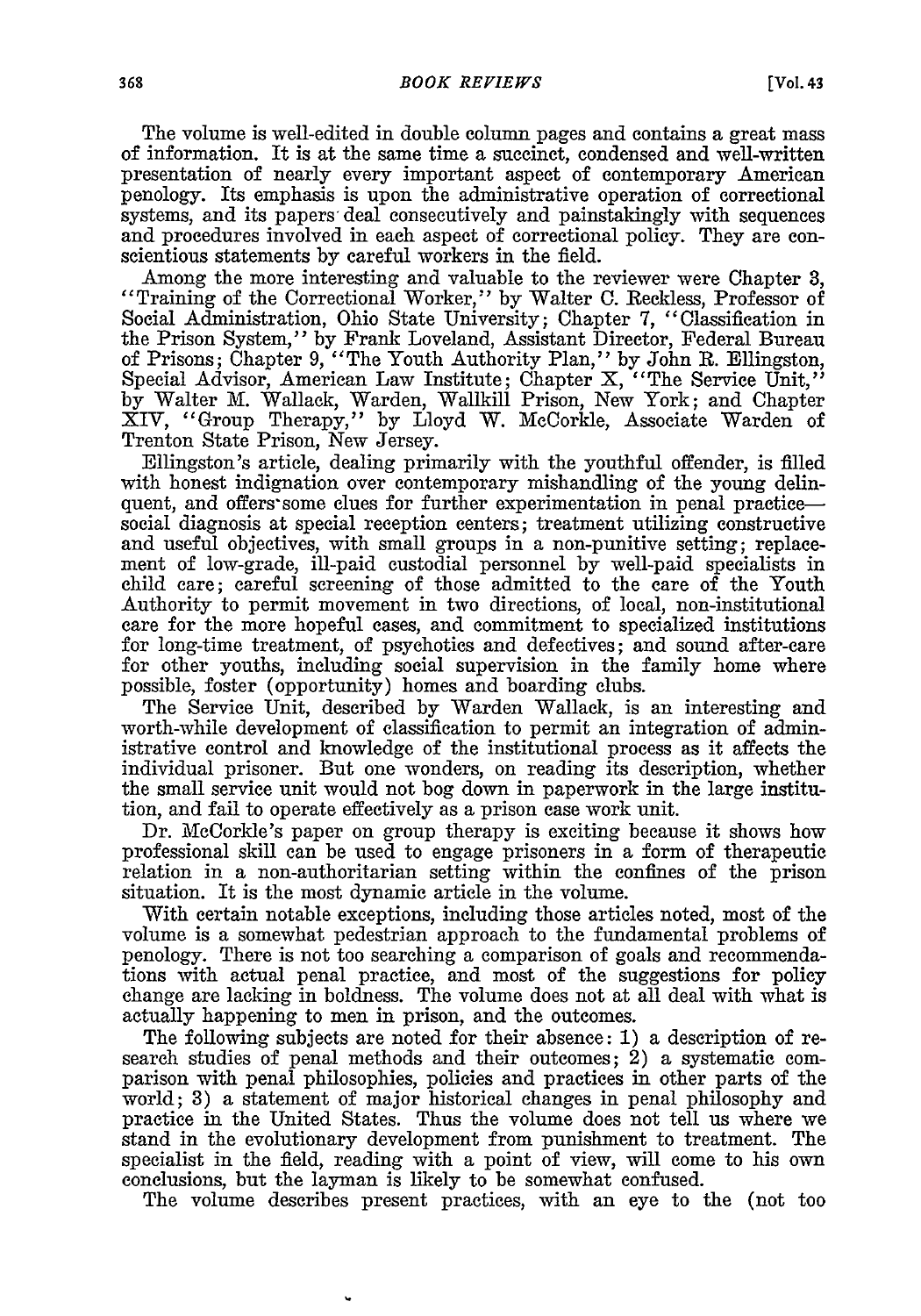distant) future. It is on the whole, a faithful representation of the middleof-the-road dilemma of contemporary American correction, balancing carefully between punishment and treatment, security and administrative flexibility of treatment, regimentation and fraternization, idleness and forced labor.

From the picture given, American correction is in its details of operation, slowly evolving toward a more humane and sensitive pattern of treatment of the offender. Its chief gains have been in architecture, notably the slow abandonment of the ideal of the mammoth maximum security prison installation; in provisions for institutional and extra-mural classification and for reception diagnostic procedures. It has lost ground recently in the opportunities for constructive employment in industrial States, and prison idleness has had much to do with prisoner discontent. Some headway in the rural South is being made in overcoming the venalities 'and brutalities of the plantation system of convict slave labor. Measured bit **by** bit, the gains of American penology have been impressive.

Its failure has been the monumental one of fearing to abandon in practice an outworn penal philosophy of punishment which all but a few reject, for a newer philosophy of rehabilitation to which most give lip service but which few espouse in practice. What American penology needs is a conceptual framework for an approach to a pattern of effective human relations in the correctional setting. Until it develops one, its administrative, technical and physical improvements will be unproductive of rehabilitation.

The authors of this volume, who for the most part are concerned with direct responsibilities in the field of prison administration, are certainly not alone, nor directly to blame, for this state of affairs. They must feel, and with considerable justification, that they can travel in a desirable direction only at the rate at which the least enlightened fraction of our society will permit. Out of the insecurity with which the contemporary enlightened penologist faces his task, has come the failure of re-defining the status of the prisoner, to restore to him the dignity of equality and freedom within the limits of the prison community, to the extent to which he has earned it. The average prisoner is a man or woman who has spent most of his or her prior life as a free and sovereign American citizen, and who on release after a short period of confinement, will exercise the same rights and prerogatives as all other citizens. Yet nothing is done in this short period of servitude to prepare the straying citizen better for the discretionary use of those liberties. He is instead dealt with as though upon release he were to become a citizen of a police state.

In reading through sections of the volume, one comes upon evidences of facilities that could be utilized in the direction of a new penology. The Federal prison system reports a high ratio of personnel to prisoners, **1:5** at Leavenworth, and **1:3** at Danbury, making it possible, if that personnel consisted of the proper professional caliber, to set in operation a therapeutic program of human relations. But, one is tempted to ask, of what ultimate use is this high ratio if the Federal prison system will not move away from its policy of non-fraternization toward the development of therapeutic individual and group relationships, using here the term "therapy" to cover any *voluntary* shared activity under competent or professional leadership. **(p. 69).** We are tempted to ask our prison administrators whether existing legislation, other than prescribing secure custody, limits administrative flexibility in establishing *constructive* voluntary patterns of human relationship in prison. Those of us who have worked in penal institutions know that other kinds of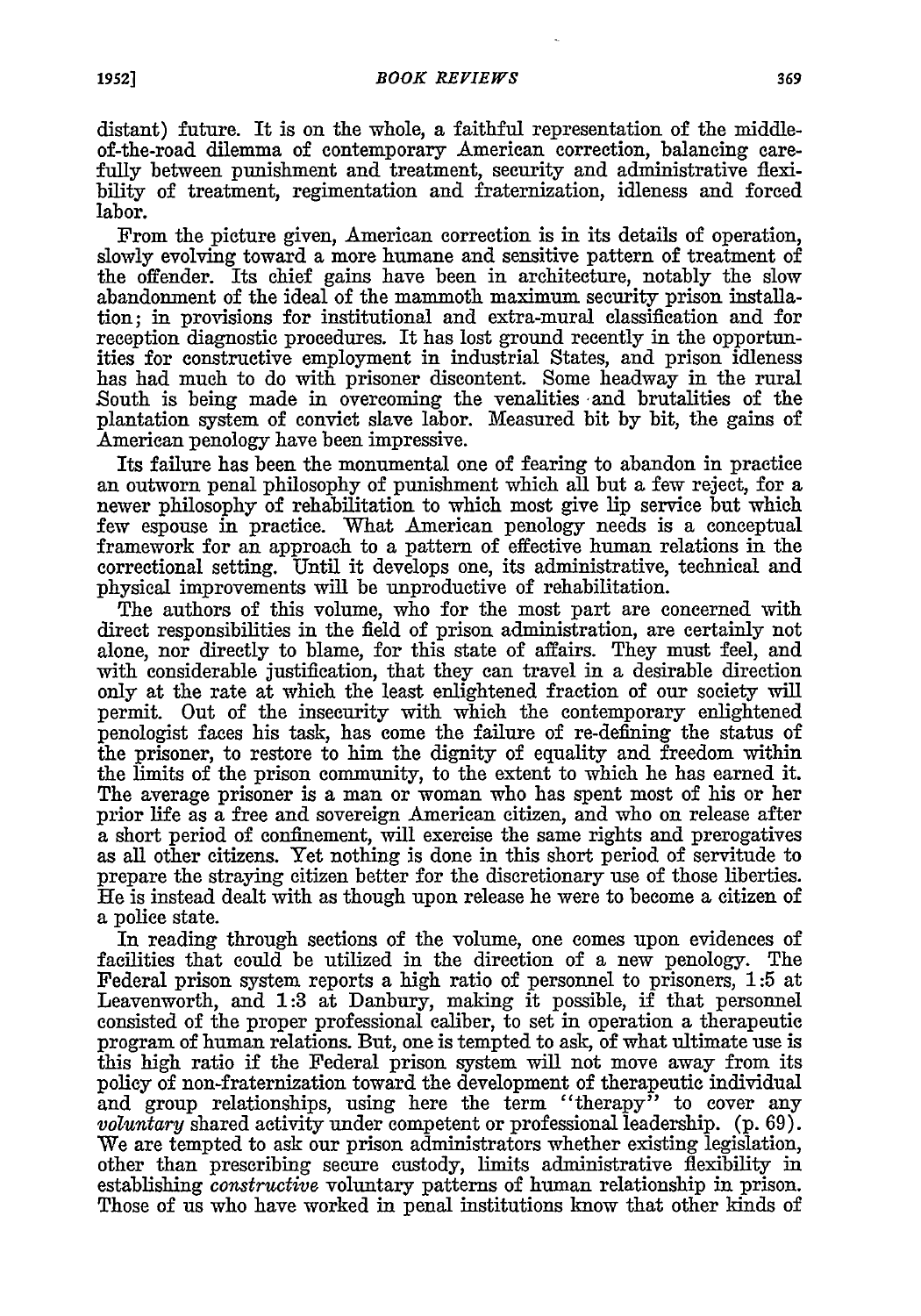human relations already exist in our congregate system, legislation or no legislation.

Here and there one comes across evidence of progress toward the goal of better human relations in prison practice. In several places, social education is stressed. (p. 72). This is, of course, a fine objective, but it is not teachable through "courses" any more than the social education of the college student is achievable alone through courses. Social education, for the most part, comes about through sound social participation.

There is here and there evidence that the emphasis upon treatment is gaining some status in relation to the upper administrative hand of custody. Placing custody in the hands of jailers, and treatment in the hands of professional penal administrators, is a mile-stone in penal progress, as evidenced in the creation of the post of associate warden, in charge of all functions save custody. But should jailers in such a situation not be subordinated to penal administrators in the penal hierarchy? Should not wardens become principal keepers, and associate wardens in charge of rehabilitation become superintendents?

To conclude, what the volume does not cover and which should be dealt with in the very near future, is a study of the social process in the prison, utilizing descriptions from every experimental approach to the use of human relations roles and relationships for purposes of therapy in the prison situation. We need in the future fewer descriptions of administration and more of the know-how of group relations.

These comments should not be taken to indicate that the volume does not have solid values, for these it does have. Professor Paul Tappan, of New York University, is to be congratulated for having assembled a group of experts and specialists, and for having moulded their contributions into a cohesive and comprehensive volume. It is by far the best symposium on the subject of contemporary correction the reviewer has seen, and one that merits careful reading by every person engaged in the field of correction, or interested in it.

City College of New York **HARRY** M. **SHUMAN**

**THE** UNKNOWN MURDERER. By *Theodor Reik.* New York: International Universities Press, Inc., (1945) 1949. Pp. 258. \$3.75.

Anecdotal and in part speculative, *The Unknown Murderer* should capture the interest of the student of criminal investigation and the student of the psychology of criminal behavior. Its orientation is largely psychoanalytical as it undertakes to puncture many of our assumptions and superstitions concerning the behavior of the person who murders.

Reik feels that society has too little concern for the subjective or psychological fact and too much interest in the objective, tangible fact. The latter elements figure prominently in the process of logical reasoning-the intellectual achievement on the part of the criminologist and literary detective which our culture admires. Interestingly enough, however, we often overlook the observation that "a clue is a fact which has to be co-ordinated with others in order to be of value for finding out what actually happened. In other words: a clue derives its value from a certain psychological process in the examiner." (Page 26.) Logical reality, by itself, does not always afford sufficient knowledge and observation.

Reik also suggests that false inferences are often drawn concerning the guilt of individuals accused of murder. One's facial expressions, for example, are often considered by police officials and jurors to be indicative of a man's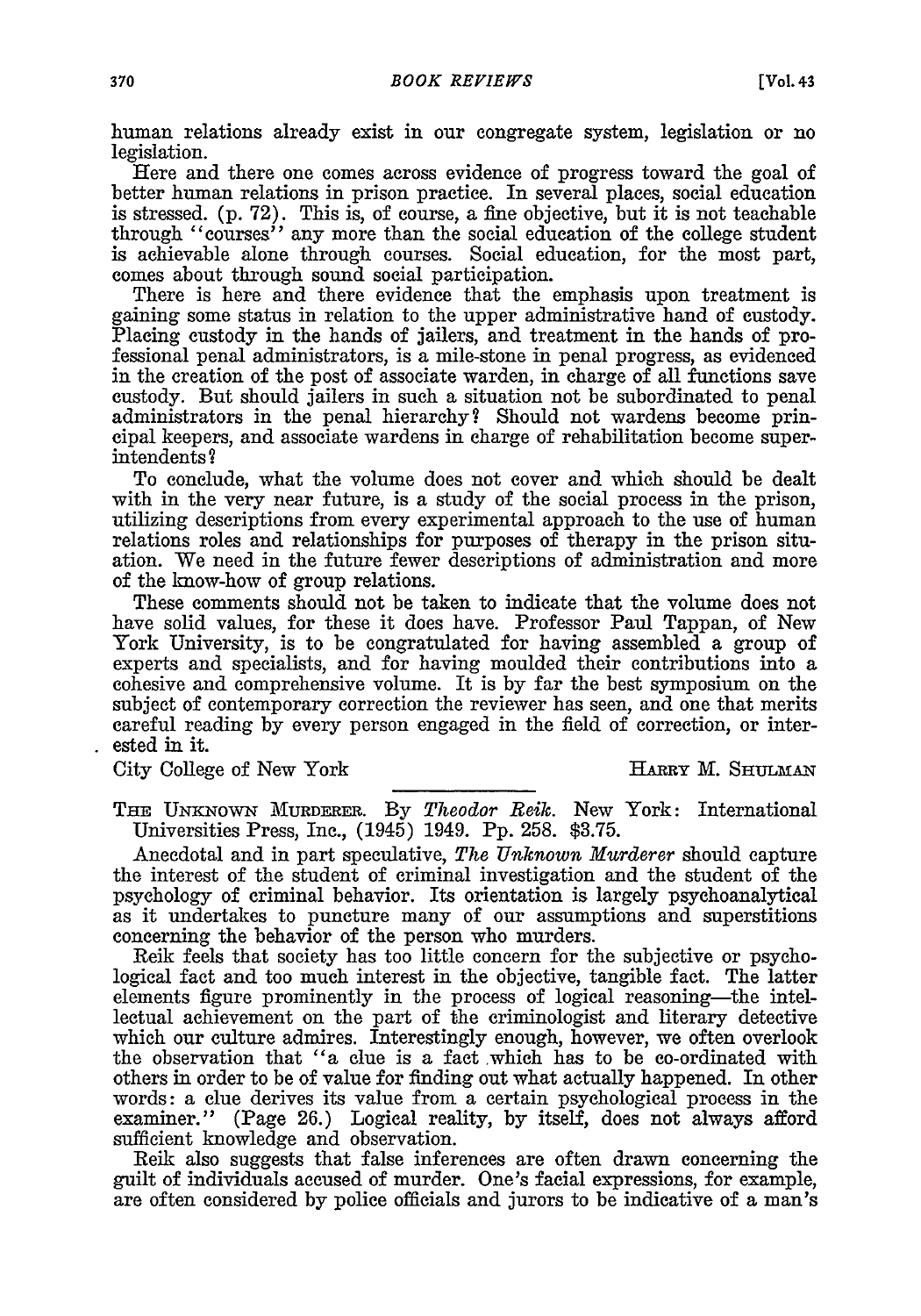*19521*

guilt when actually his hostility for the murdered man and his happiness at the latter's demise may effect a terrifying (though unrelated) guilty conscience. Cases are described in which suspected persons have been found guilty of murders which were never committed.

Whether one cares to adopt Reik's viewpoint regarding the significance of the role of the unconscious in the accused murderer-and this reviewer in many respects does not—this book is recommended for its imaginative survey of murders and murderers, its recognition of the complex of factors which deserve to be taken into consideration with respect to the phenomenon of murder, and its emphasis upon the neglect of unconscious processes in the search for judicial truth.

Johns Hopkins University **ROBERT** C. **SORENSEN** Operations Research Office

TRIAL **JUDGE. By** *Bernard Botein.* Simon and Schuster, **1952.** Pages **337.** \$5.00.

The author of this book has been an Associate Justice of the New York Supreme Court since 1941. Prior to that time he had been prominent in the practice of law in New York City.

"Trial Judge" is a book that every potential juror and witness (which means all of us) should read. It is written in clear, non-technical English for the layman. Illustrative anecdotes abound. They are told for enlightenment-and they are entertaining. No one will rise after a reading without a distinct picture of what it takes to be a good judge.

"Long before the Governor thought of appointing me to the bench; long before I ever thought of being a lawyer, irrevocable strengths and weaknesses, perceptions and prejudices were being locked into my personality." Even his umpirng a sand-lot baseball game helped in that direction. Some effects of the locking are indicated in the chapter on "Influence and the Courts." In the last paragraphs of this chapter the author describes one type of influence which the judge cannot escape: the influence of the tested and proven, wise, intelligent and honest lawyer.

Readers who believe that the jury system has played a beneficent hand in the long history of judicial procedure, but who suspect that it has lost its virtue, will learn why Judge Botein is one of its friends today. Such a one may find his doubts lightened, despite the author's cases which illustrate the jury as sometimes swayed **by** waves of emotion. They will **find,** also, an unsuspected light in some corners of the rules of evidence. They will find support for the proposition that "No amount of instruction can make a Choate or a Webster of a pedestrian lawyer" and that "The truth is not always in a trial." Thoughtful readers cannot avoid gaining a wholesome pride in the higher courts which Judge Botein so well represents.

They will go on from there wishing for a Botein who will write on the Municipal Court judge-a companion to this book in both matter and candor.

**Northwestern University <b>ROBERT H. GAULT** 

**HOMICIDES AND SUICIDES IN FINLAND AND THEIR DEPENDENCE ON NATIONAL** CHARACTER. By *Veli Verkko.* G. E. C. Gads Forlag. Copenhagen, Denmark. 1951. **Pp.** 189. \$4.00.

Dr. Verkko, who is a professor of Sociology at the University of Helsinki, is a leading expert on Criminal Statistics, specifically on crimes against life. **In** this study, he gives a history of homicide statistics on an international